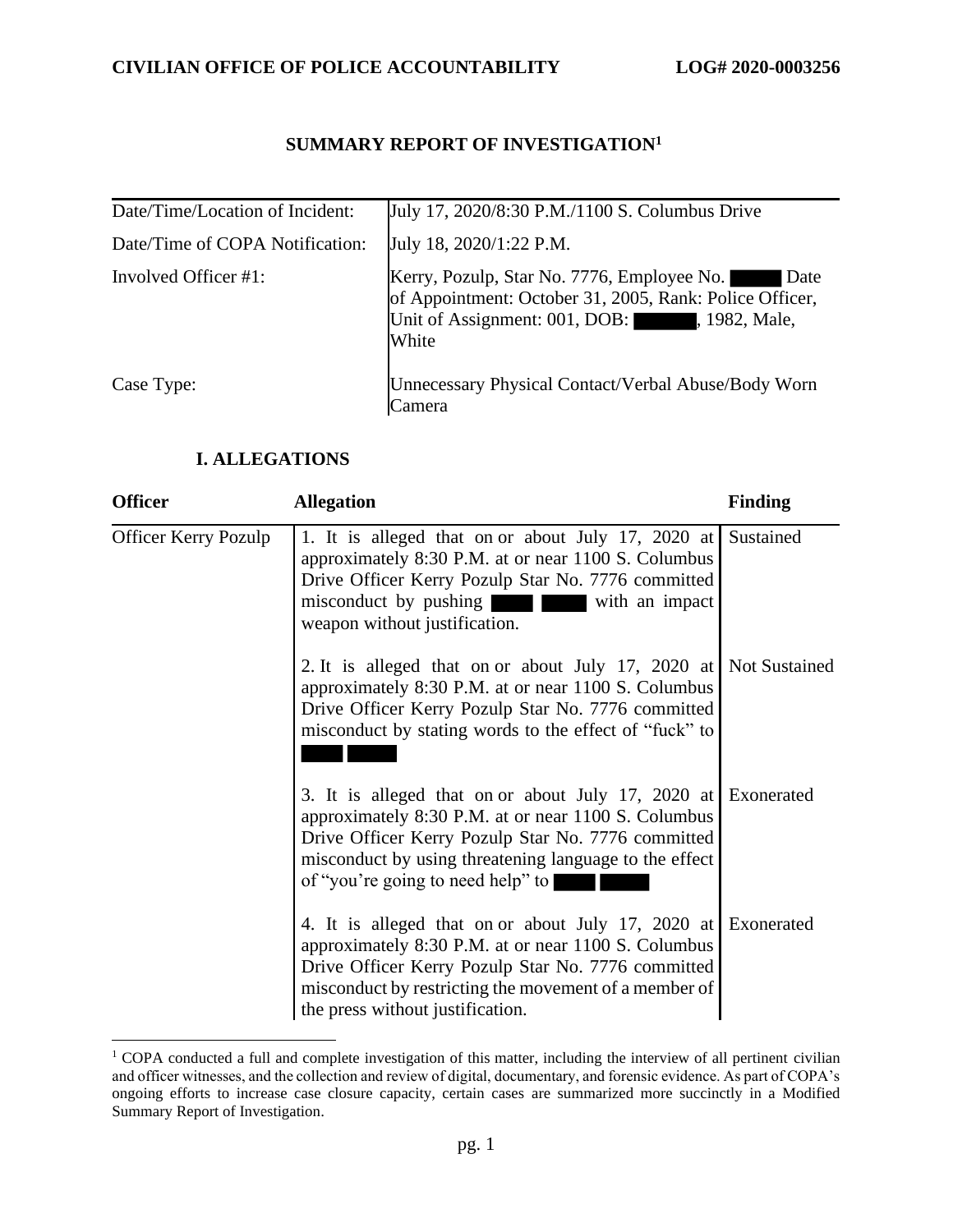5. It is alleged that on or about July 17, 2020 at Sustained approximately 8:30 P.M. at or near 1100 S. Columbus Drive Officer Kerry Pozulp Star No. 7776 committed misconduct by failing to activate Body Worn Camera in compliance with Special Order S03-14.

## **II. BACKGROUND**

In the wake of George Floyd's death at the hands of police officers in Minneapolis, Minnesota on May 26, 2020, large scale protests and demonstrations erupted around our nation calling for police reform. Chicago experienced a period of significant civil unrest in the weeks that followed Mr. Floyd's death resulting in thousands of police and civilian encounters, many of which were fraught with emotion and hostility. Thereafter and throughout much of the summer, Chicago continued to experience intermittent protest and demonstrations centered around social justice, police reform and racial inequity. One of those protests occurred at the Christopher Columbus statue and ultimately erupted into civil unrest, injury to officers who were hit with thrown projectiles, and civilians who were victim to excessive force. These encounters were captured on videos that went viral on social media platforms and were circulated around the world. While these videos were vital pieces of evidence, they often failed to positively identify the involved officer or civilian. Significant investigative resources were expended in order to obtain such information and move these cases to conclusion.

This investigation alleges misconduct by the involved Department member against the complainant who was present during a protest gathering at the Christopher Columbus statue in Grant Park. The complainant supported his complaint by providing video to the Civilian Office of Police Accountability (COPA). The following is a summary of the evidence COPA obtained and the ultimate outcome of this investigation.

#### **III. SUMMARY OF EVIDENCE**

Complainant alleges Officer Kerry Pozulp of the Chicago Police Department pushed Mr. with an impact weapon without justification, used profanity and threatening language toward Mr.  $\Box$  and restricted the movement of Mr.  $\Box$  —a member of the local press—without justification during a protest gathering at the Christopher Columbus statue formerly located in Grant Park. COPA additionally alleges Officer Pozulp failed to activate his Body Worn Camera during the encounter. In his interview with COPA, Mr. he was leaving the protest event for the evening, he walked across S. Columbus Drive and passed Officer Pozulp who, he stated, uttered a partially inaudible statement that included the word "fuck." Mr. alleged that as the interaction continued, the officer physically pushed him down the sidewalk, using his baton to do so. He also stated threatening words to the effect of, "You're going to need help," and forced him—a member of the press—to leave the area without justification.<sup>2</sup>

In addition to Mr. **interview, COPA**'s investigation included the interview of Officer Pozulp, as well review and analysis of documents related to the incident, including CPD

<sup>2</sup> Attachment 1.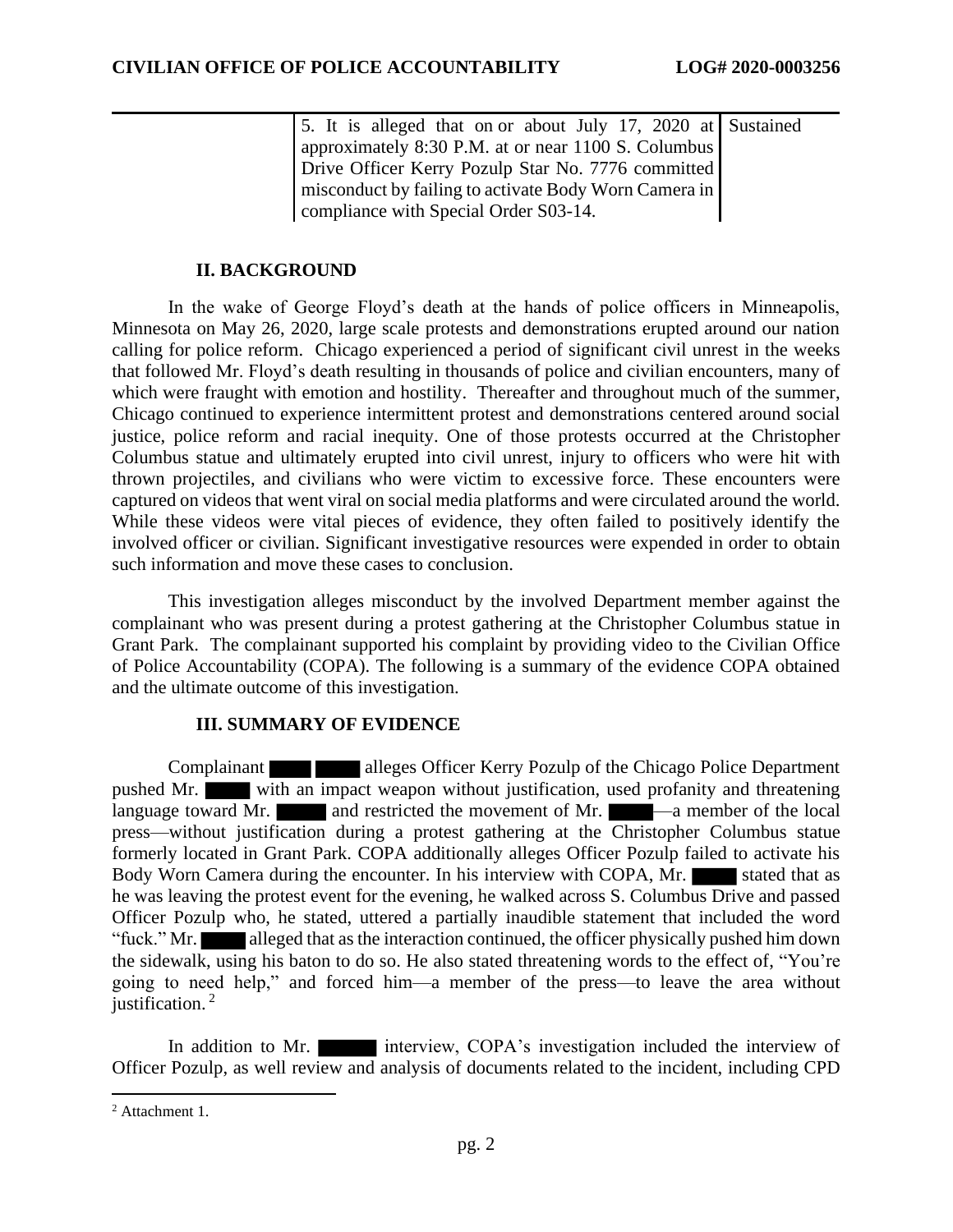Attendance & Assignment records,<sup>3</sup> Office of Emergency Management & Communications Event Query Reports,<sup>4</sup> Arrest Reports,<sup>5</sup> Original Case Incident Reports and Supplemental Reports stemming from the Columbus Statue protest<sup>6</sup>, Mr. CPD-issued press credentials, relevant provisions of the City of Chicago Municipal Code, and Officer Pozulp's disciplinary and complimentary histories. <sup>7</sup> COPA also reviewed and analyzed video evidence, including cell phone videos taken by Mr.  $\blacksquare^8$  and Ms.  $\blacksquare^9$ , a bystander to the incident. Finally, COPA reviewed Officer Pozulp's Body Worn Camera (BWC) footage,<sup>10</sup> as well as the BWC videos of numerous other officers in the area.

Based upon the facts and evidence reviewed in this case, COPA has determined that on July 17, 2020, at approximately 8:30 P.M., Officer Kerry Pozulp was located in the vicinity of 1100 S. Columbus Drive. He was on foot, patrolling the perimeter of a provisional operations site that the Chicago Police Department (CPD) and Chicago Fire Department (CFD) set up to treat police officers injured during the protest, and to store confiscated bicycles and other objects used as weapons during the unrest in the park. The approximately half-block section of South Columbus Drive contained more than twenty emergency vehicles with flashing lights, including two police SUVs parked on South Columbus Drive near East Roosevelt Road, positioned perpendicular to traffic lanes, blocking off the area to vehicular and pedestrian traffic. Numerous ambulances and squadrols were also present. The area contained dozens of police personnel and no observed civilian traffic. There was a large pile of bicycles confiscated during the conflict, as well as a long row of parked police bicycles.

Video from the incident shows many of the officers in the area had removed their protective equipment, including helmets and tactical vests, and multiple officers wore medical bandages. Officers utilized a partially opened fire hydrant to wash away pepper spray from their faces. During the protest, just prior to this incident, long rows of police officers had been posted on the walking path leading into the area for purposes of removing arrestees and injured persons from the site of the physical conflict. At the time in question, Mr. **a** member of the local press who had covered the events that evening, walked out of the park. He headed toward his bicycle, located several hundred feet north on Columbus Drive, preparing to depart the scene. Officer Pozulp told COPA that a sergeant instructed him to keep the area clear of civilians.

Mr. and Officer Pozulp encountered each other near the middle of South Columbus Drive, with Mr. **traveling westbound across the street toward the CPD and CFD provisional** site. Mr. **and Officer Pozulp briefly argued about Mr. transit through the area, with** Mr. Stating he was only attempting to leave, and Officer Pozulp stating he could not walk through the provisional CPD/CFD site. Mr. notified the officer he was a member of the press and Officer Pozulp instructed Mr. to leave the site, directing him to walk around. The argument continued as the two walked southbound on the eastern sidewalk of South Columbus

<sup>6</sup> Attachment 14.

<sup>&</sup>lt;sup>3</sup> Attachment 11.

<sup>4</sup> Attachment 12.

<sup>5</sup> Attachment 13.

<sup>7</sup> Attachment 6.

<sup>8</sup> Attachment 3.

<sup>9</sup> Attachment 4.

<sup>&</sup>lt;sup>10</sup> Attachment 5.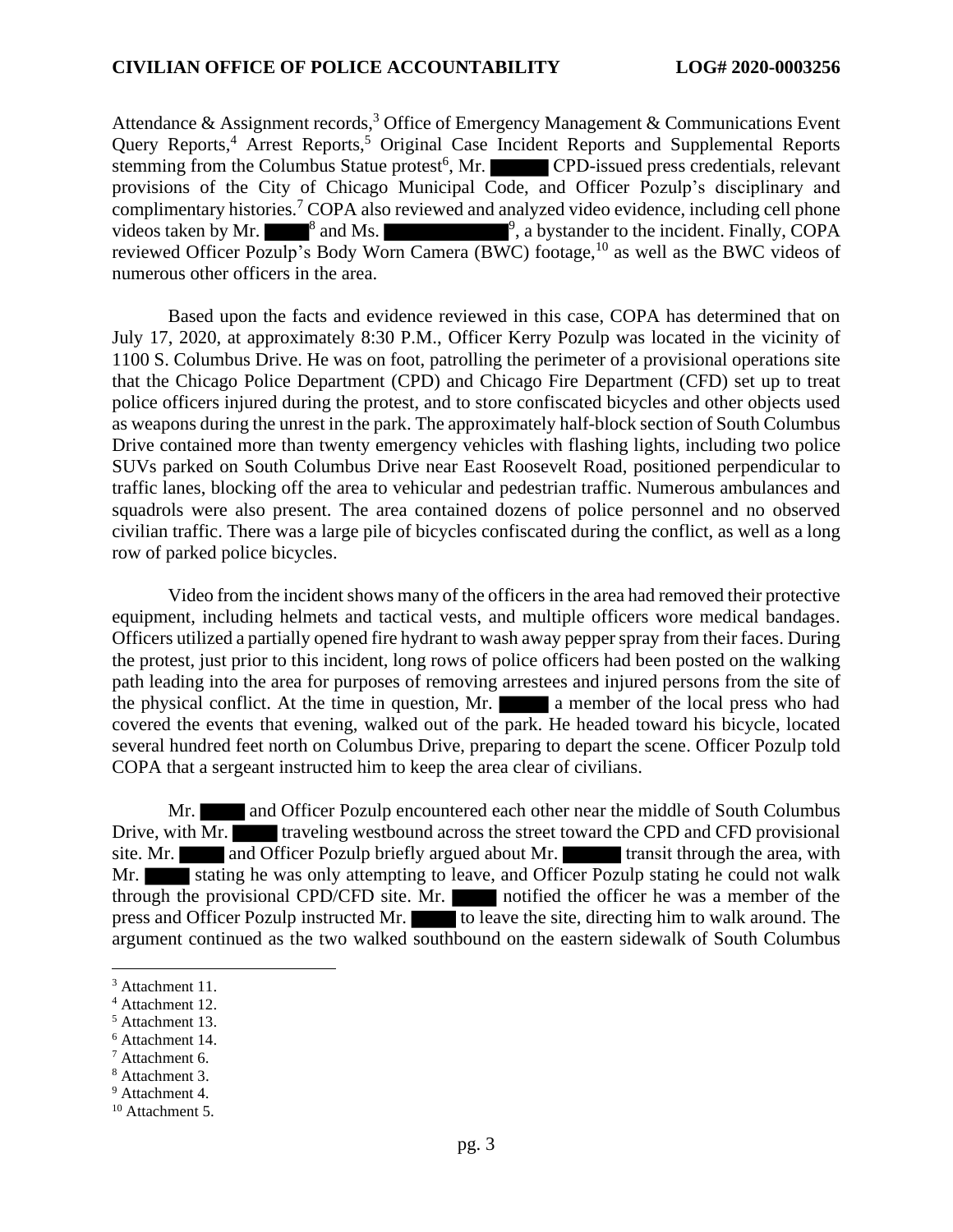Drive, with Officer Pozulp—baton in hand—guiding and pushing Mr. down the sidewalk. Mr. began walking backward, retreating, while Officer Pozulp used his baton to prod Mr. forward.

As Officer Pozulp followed Mr. down the sidewalk, Mr. began recording the interaction on his cell phone. He called out for help to other officers in the vicinity, to which Officer Pozulp replied words to the effect of, "You're going to need help. I'm about to lock you up." Mr. responded, "I'm going, I'm going," and the two men parted ways. In his interview with COPA, Officer Pozulp stated that the site where the encounter began was a secure area set up by CPD and CFD to treat injured officers, many of whom had removed tactical vests and helmets during treatment. Mr. confirmed to COPA that police had blocked off South Columbus Drive, and he witnessed other pedestrians being turned away from the area.

## **IV. ANALYSIS AND CONCLUSION**

## **a. Allegation 1 – Misuse of An Impact Weapon**

Video evidence captures Officer Pozulp with baton in hand as he is directing Mr. from the restricted area. As Mr. retreats, bystander cell phone video shows Officer Pozulp pushing Mr. with both arms, including making brief contact with Mr. person with the baton held in his left hand. Officer Pozulp then continues to chase Mr. down the sidewalk with baton in hand. Throughout all the video evidence on record, Mr. cooperative subject who is compliant with Officer Pozulp's verbal directions. Although Mr. voices his disagreement with Officer Pozulp's right to redirect him, he simultaneously follows the officer's commands and begins to walk away from the secure area. Chicago Police Department General Order G03-02-01(IV)(A)<sup>11</sup> authorizes officers to use only *police presence* and *verbal response* when dealing with a cooperative subject. The order explicitly states, "Police presence" alone is the only force option authorized for use with subjects who are fully cooperative." Therefore, Officer Pozulp was prohibited from pushing Mr. with his baton. Doing so violated the General Order as well as Rule 6 – Disobedience of an order or directive, whether written or oral. Based upon the foregoing, Allegation 1 is **Sustained**.

## **b. Allegation 2 – Use of Profanity**

COPA uncovered no evidence to corroborate Mr. **assertion** that Officer Pozulp made a partially inaudible statement toward him that included use of the word, "fuck." In his interview with COPA, Officer Pozulp denied using the word during his interaction with Mr. COPA uncovered no independent evidence—whether video footage or witness testimony—to confirm this allegation. COPA also has no evidence to establish that either Mr. or Officer Pozulp lack credibility. As such, there is insufficient evidence to prove or disprove this allegation. COPA therefore concludes that Allegation 2 is **Not Sustained**.

<sup>&</sup>lt;sup>11</sup> General Order G03-02-01 Force Options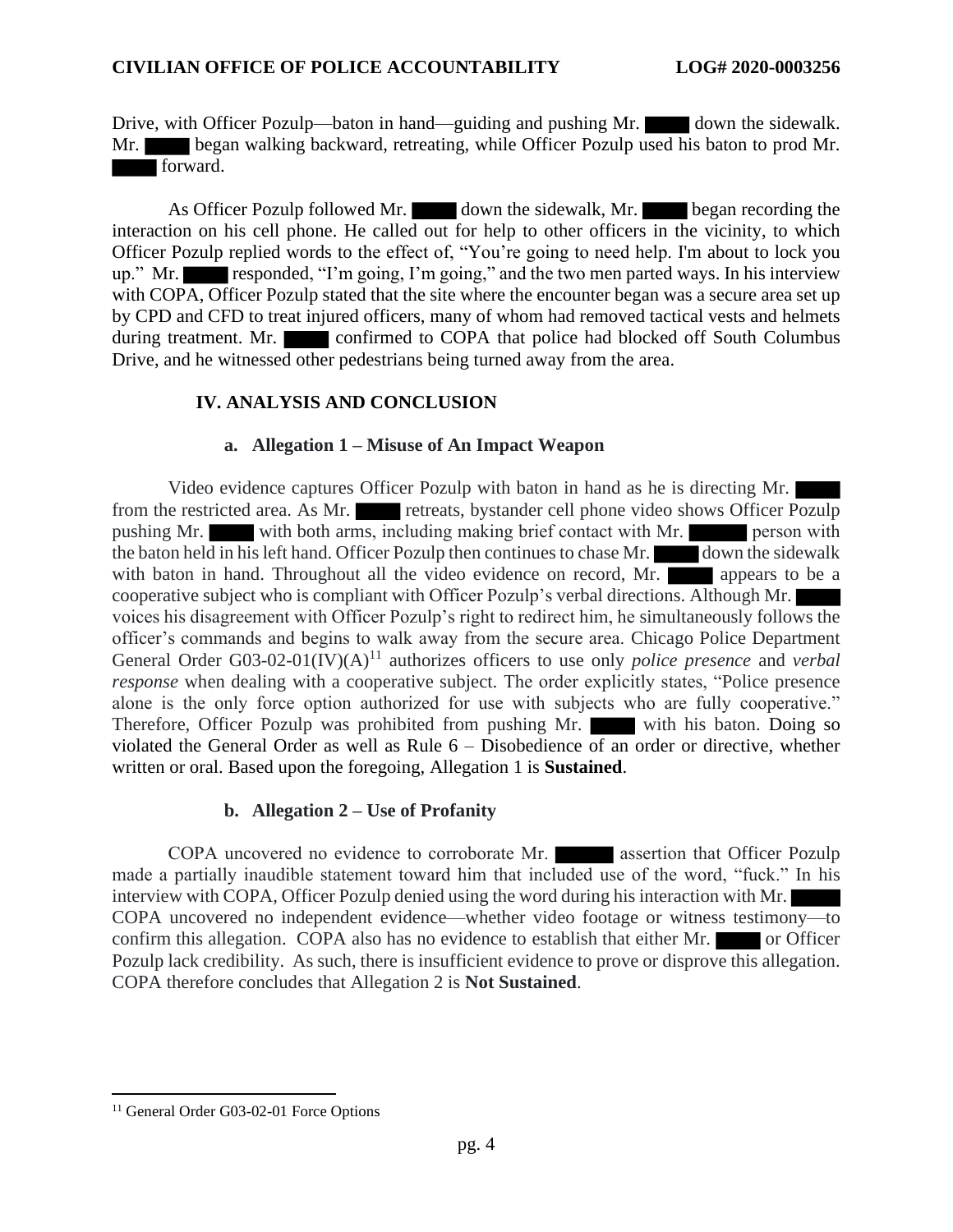#### **c. Allegation 3 – Use of Threatening Language**

Officer Pozulp's statement to Mr. captured on cell phone video, "You're going to need help," is immediately followed with another statement from Officer Pozulp, "I'm about to lock you up." This indicates Mr. may have been subject to police detention and/or legal consequences for traversing the restricted area. Indeed, Mr. entrance into the secure area may lawfully have subjected him to such consequences, had he not followed Officer Pozulp's instructions to turn around. Although Officer Pozulp's statement to Mr. was potentially intimidating and not the most appropriate word choice given the tensions that had arisen between the police and the protesters, it did not violate CPD policy. Therefore, COPA concludes Allegation 3 is **Exonerated**.

#### **d. Allegation 4 – Restricting The Movement of A Member of The Press**

Mr. cell phone video, bystander cell phone video, and Officer Pozulp's body worn camera video show the area where the encounter occurred was a provisional CPD and CFD operations site containing numerous police vehicles, CFD vehicles, at least one ambulance, and dozens of officers on foot. The police are routinely required to establish secure provisional operations sites for purposes of coordinating police activities, treating injured persons, and securing evidence, and they are justified in doing so. In this case, the police had established a secure area on South Columbus Drive, near the primary protest site, for the treatment of police officers and other police functions. Mr. traveled on foot through that area as he proceeded away from the protest site. In his interview with COPA, Mr. pointed to his status as an active member of the press, and the fact that he declared his press credentials to Officer Pozulp, as evidence the officer erred in directing Mr. out of the restricted area.

Chicago Municipal Code Section 4-328-020, "Issuance of New Media Credentials," states in relevant part, "The superintendent of police has power to issue news media credentials making the holder, upon properly displaying such credential prominently and in plain view on their person, eligible to gain access to areas reserved for the news media for the purpose of gathering and editing spot news or photographing news events in Chicago." The plain language of the Code makes clear that mere possession of CPD-issued news media credentials does not authorize a member of the press to roam unrestricted through CPD operations sites; instead, the Code only authorizes such members to gain access to "areas reserved for the news media." Further, the Code makes clear that even access to areas reserved for press is not guaranteed by possession of the press credential, but only that possession makes the member "eligible" to gain such access.

Mr. told COPA that when he encountered Officer Pozulp, he had already decided to end his coverage of the protest and was leaving the area. Mr. also stated he personally observed police officers turning other pedestrians away from the same area Officer Pozulp prohibited him from traversing. Moreover, Mr. acknowledged that CPD set up a media area in another location, and that he had been directed to that location prior to the incident. Had Mr. been restricted from engaging in journalistic activities within a reserved news media area, such restriction may well constitute misconduct; however, that is not what occurred in this case. Here, Mr. was no longer engaged in journalistic duties nor located in a reserved news media area, but instead traversed a provisional CPD/CFD operations site closed off to pedestrians. Thus,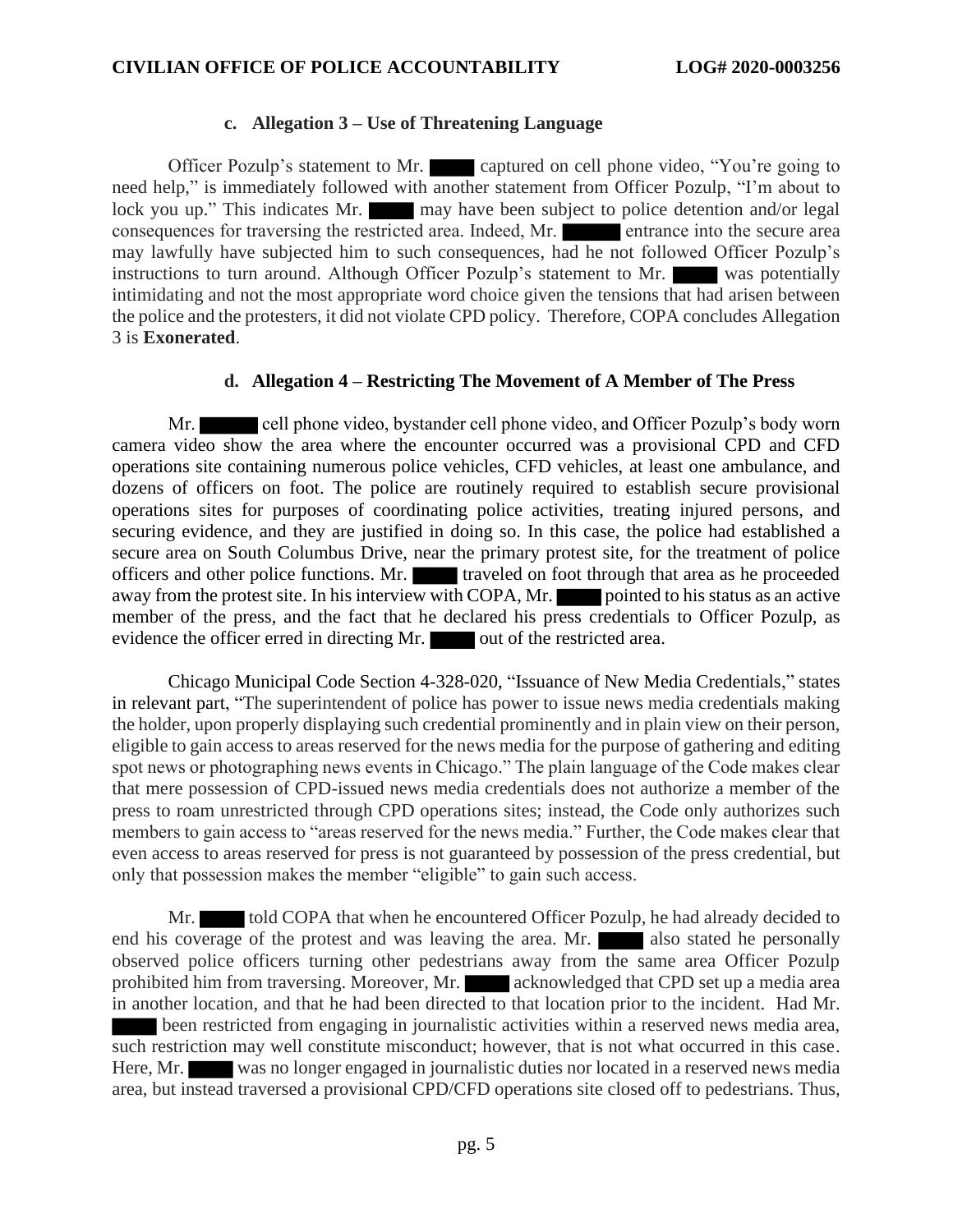the record demonstrates Officer Pozulp was justified in restricting Mr. movement from the secure area by verbally directing him to leave the secure area and instructing him to walk around. Based upon the foregoing, Allegation 4 is **Exonerated**.

## **e. Allegation 5 – Failure to activate Body Worn Camera**

During Officer Pozulp's interview, he indicated that he terminated his body worn camera when he left the primary protest site, prior to his interaction with Mr. Officer Pozulp confirmed to COPA that although he had a duty to record the interaction, he failed to reactivate his body worn camera upon initiation of that law enforcement activity. With only a few, enumerated exceptions, none of which are applicable in this case, Special Order S03-14 requires Department members to record all law-enforcement-related activities involving members of the public. Thus, Officer Pozulp's failure to do so in this instance was a violation of the Special Order as well as Rule 5 of the Rules and Regulations of the Chicago Police Department – Failure to perform any duty – and Rule 6 – Disobedience of an order or directive, whether written or oral. Based upon the foregoing, Allegation 5 is **Sustained**.

## **V. RECOMMENDED DISCIPLINE FOR SUSTAINED ALLEGATIONS**

## **a. Disciplinary Recommendation**

In considering disciplinary recommendations for sustained findings, COPA reviewed Officer Pozulp's Complimentary and Disciplinary histories. Officer Pozulp has no sustained complaint history; he has received numerous awards. Further, COPA acknowledges that the circumstances of that day were extremely volatile and stressful for the officers involved. Tensions and emotions were certainly high. However, this particular encounter occurred in the aftermath of those events.

COPA found that Officer Kerry Pozulp failed to comply with General Order G03-02-01 when he pushed with a baton, violating Rule 6 of the Rules and Regulations of the Chicago Police Department. This violation is contrary to the City of Chicago's interest in fair policing and uses of force by Police Officers that are necessary and proportional to the threat, actions, and level of resistance offered by a subject. COPA also found that Officer Kerry Pozulp failed to comply with Special Order S03-14 when he failed to activate his Body Worn Camera upon initiation of contact with Mr. violating Rules 5 and 6 of the Rules and Regulations of the Chicago Police Department. This violation is contrary to the City of Chicago's interest in recording police officers' encounters with members of the public, so as to ensure official misconduct is not hidden from scrutiny behind lapses of unrecorded time.

Considering both aggravating and mitigating factors, COPA recommends a 15-day suspension.

\_\_\_\_\_\_\_\_\_\_\_\_\_\_\_\_\_\_\_\_\_\_\_\_\_\_\_\_\_\_\_\_\_\_ \_\_\_\_\_\_\_\_\_\_\_\_\_\_\_\_\_\_\_\_\_\_\_\_\_\_\_\_\_\_\_\_\_\_

Approved:

May 3, 2021

Andrea Kersten *Chief of Investigative Operations* Date

pg. 6